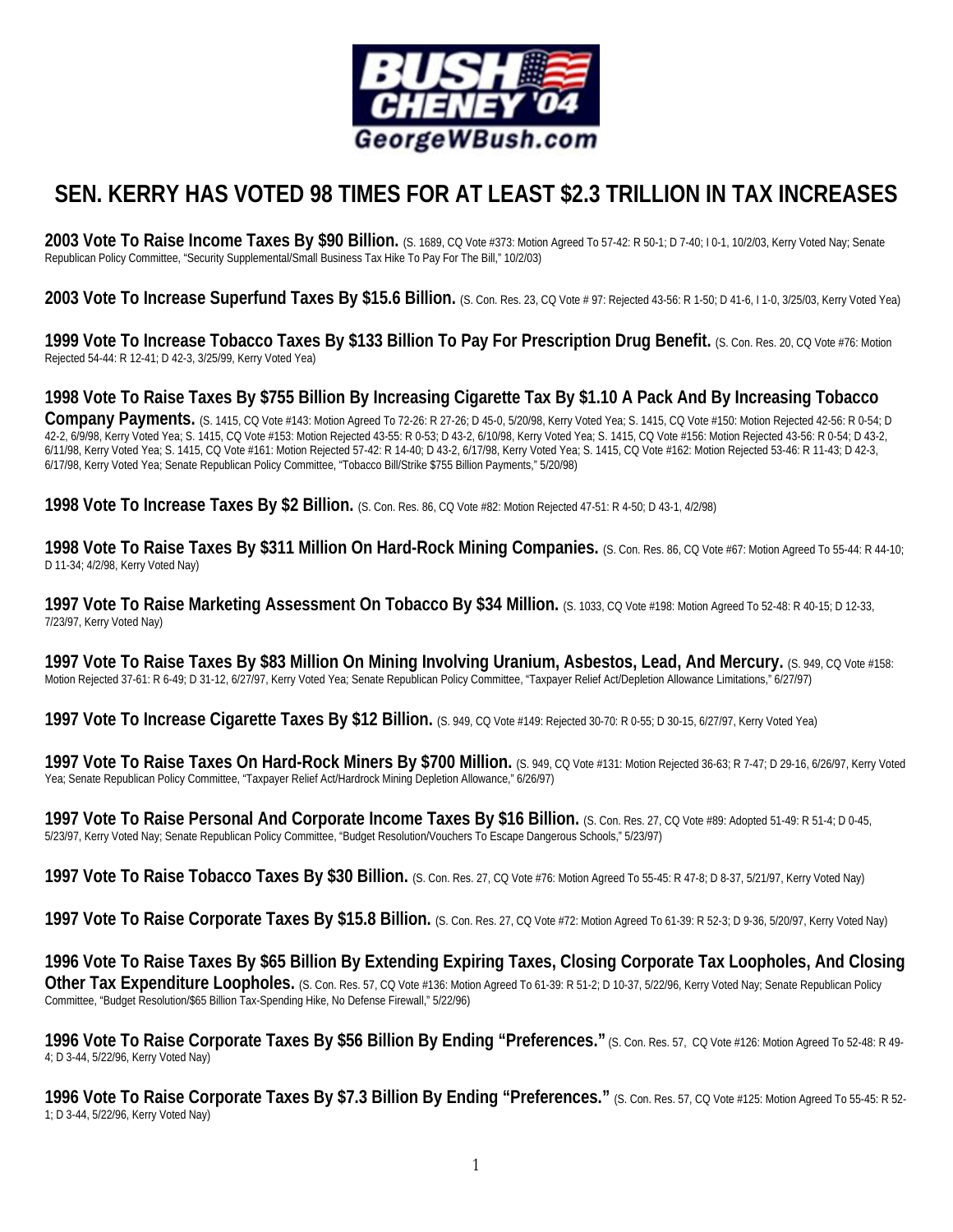**1996 Vote To Raise Corporate Taxes By \$18 Billion By Ending "Preferences."** (S. Con. Res. 57, CQ Vote #120: Motion Agreed To 55-45: R 53- 0; D 2-45, 5/22/96, Kerry Voted Nay)

**1996 Vote To Raise Corporate Taxes By \$13 Billion By Ending "Preferences" And Reinstating Expired Taxes.** (S. Con. Res. 57, CQ Vote #115: Rejected 45-53: R 0-52; D 45-1, 5/16/96, Kerry Voted Yea)

**Voted For Democrat Alternative To FY 1996 Budget That Would Have Increased Taxes By \$238 Billion By Closing**  Loopholes For "Wealthy." (S. Con. Res. 13, CQ Vote #215: Rejected 39-60: R 0-54; D 39-6, 5/25/95, Kerry Voted Yea; Senate Republican Policy Committee, "Budget" Resolution/Conrad Substitute," 5/25/95)

**1995 Vote To Raise Taxes On Businesses By \$60 To \$70 Billion.** (S. 1357, CQ Vote #521: Motion Rejected 25-73: R 1-52; D 24-21, 10/27/95, Kerry Voted Yea; Senate Republican Policy Committee, "Balanced Budget Reconciliation/Tax Expenditure Reductions," 10/27/95)

**1995 Vote To Raise Corporate Taxes By \$6 Billion By Eliminating "Tax Breaks." (H.R. 4, CQ Vote #406: Motion Agreed To 50-48: R 50-2; D 0-<br>
<b>1995 Vote To Raise Corporate Taxes By \$6 Billion By Eliminating "Tax Breaks."** (H 46, 9/11/95, Kerry Voted Nay)

**1995 Vote To Raise Taxes By \$9.4 Billion By Eliminating "Tax Breaks."** (S. Con. Res. 13, CQ Vote #231: Adopted 67-32: R 23-31; D 44-1, 5/25/95, Kerry Voted Yea)

**1995 Vote To Raise Taxes For Individuals By \$74 Million.** (S. Con. Res. 13, CQ Vote #226: Adopted 45-55: R 2-52; D 43-3, 5/25/95, Kerry Voted Yea)

**1995 Vote To Raise Cigarette Taxes By \$84.33 Billion.** (S. Con. Res. 13, CQ Vote #223: Motion Agreed To 62-38: R 44-10; D 18-28, 5/25/95, Kerry Voted Nay)

**1995 Vote To Raise Taxes By \$8.8 Billion By Eliminating Loopholes.** (S. Con. Res. 13, CQ Vote #220: Motion Agreed To 54-45: R 53-1; D 1-44, 5/25/95, Kerry Voted Nay)

**1995 Vote To Raise Taxes By \$28 Billion Over Seven Years By Closing Corporate Loopholes.** (S. Con. Res. 13, CQ Vote #219: Motion Agreed To 54-45: R 52-2; D 2-43, 5/25/95, Kerry Voted Nay)

• **1995 Vote To Raise Corporate Taxes By \$28 Billion By Closing Loopholes.** (S. Con. Res. 13, CQ Vote #184: Motion Agreed To 51- 48: R 51-2; D 0-46, 5/24/95, Kerry Voted Nay)

**1993 Vote For FY 1994 Budget Resolution, Which Increased Taxes By \$295 Billion.** (H. Con. Res. 64, CQ Vote #83: Adopted 54-45; R 0-43; D 54-2, 3/25/93, Kerry Voted Yea; Senate Republican Policy Committee, "Concurrent Budget Resolution/Final Passage," 3/25/93)

- Final FY 1994 Budget Reconciliation Increased Taxes By \$240.6 Billion. (H.R. 2264, CQ Vote #247: Adopted 51-50: R 0-44; D 50-6, With Vice President Al Gore Casting A "Yea" Vote, 8/6/93, Kerry Voted Yea)
- **Kerry Reinforced His Support For Clinton Tax Hikes Through 16 Other Votes.** (S. Con. Res. 18, CQ Vote #57: Motion Agreed To 52-47: R 0-43; D 52-4, 3/24/93, Kerry Voted Yea; S. Con. Res. 18, CQ Vote #59: Motion Agreed To 55-44: R 0-43; D 55-1, 3/24/93, Kerry Voted Yea; S. Con. Res. 18, CQ Vote #60: Rejected 42-57: R 41-2; D 1-55, 3/24/93, Kerry Voted Nay; S. Con. Res. 18, CQ Vote #66: Motion Agreed To 54-44: R 0-42; D 54-2, 3/24/93, Kerry Voted Yea; S. Con. Res. 18, CQ Vote #68: Motion Agreed To 55-43: R 2-40; D 53-3, 3/24/93, Kerry Voted Yea; S. Con. Res. 18, CQ Vote #70: Motion Agreed To 52-46: R 0-42; D 52-4, 3/24/93, Kerry Voted Yea; S. Con. Res. 18, CQ Vote #79: Motion Agreed To 54-45: R 0-43; D 54-2, 3/25/93, Kerry Voted Yea; S. Con. Res. 18, , CQ Vote #82: Motion Agreed To 57-41: R 4-38; D 53-3, 3/25/93, Kerry Voted Yea; H. Con. Res. 64, CQ Vote #94: Adopted 55-45: R 0-43; D 55-2, 4/1/93, Kerry Voted Yea; S. 1134, CQ Vote #167: Motion Agreed To 50-48: R 0- 43; D 50-5, 6/24/93, Kerry Voted Yea; S. 1134, CQ Vote #169: Motion Agreed To 51-46: R 1-41; D 50-5, 6/24/93, Kerry Voted Yea; S. 1134, CQ Vote #172: Rejected 46-51: R 3- 40; D 43-11, 6/24/93, Kerry Voted Yea; S. 1134, CQ Vote #173: Motion Rejected 48-50: R 43-0; D 5-50, 6/24/93, Kerry Voted Nay; S. 1134, CQ Vote #186: Motion Rejected 46- 52: R 43-0; D 3-52, 6/25/93, Kerry Voted Nay; H.R. 2264, CQ Vote #190: Passed 49-49: R 0-43; D 49-6, 6/25/93, Kerry Voted Yea; H.R. 3167, CQ Vote #327: Motion Rejected 50-44: R 40-1; D 10-43, 10/26/93, Kerry Voted Nay)

**1993 Vote To Raise Taxes By \$790 Million By Taxing Diesel Fuel Used By Barges.** (S. Con. Res. 18, CQ Vote #52: Motion Agreed To 55-44: R 2-41; D 53-3, 3/23/93, Kerry Voted Yea)

**1992 Vote To Increase Taxes By \$7.7 Billion.** "The Dole amendment would strike two tax increases, the permanent extension of the personal exemption phaseout (PEP tax) and the limitation on itemized deductions (Pease tax)."  $(H.R. 11, CO$  Vote #240: Rejected 34-59: R 31-8; D 3-51, 9/25/92, Kerry Voted Nay; Senate Republican Policy Committee, "Revenue Act/PEP and Pease Taxes," 9/25/92)

**1992 Vote To Raise Taxes By \$70.9 Billion.** (H.R. 4210, CQ Vote #51: Passed 50-47: R 0-43; D 50-4, 3/13/92, Kerry Voted Yea; H.R. 4210, CQ Vote #54: Adopted 50-44: R 0-41; D 50-3, 3/20/92, Kerry Voted Yea)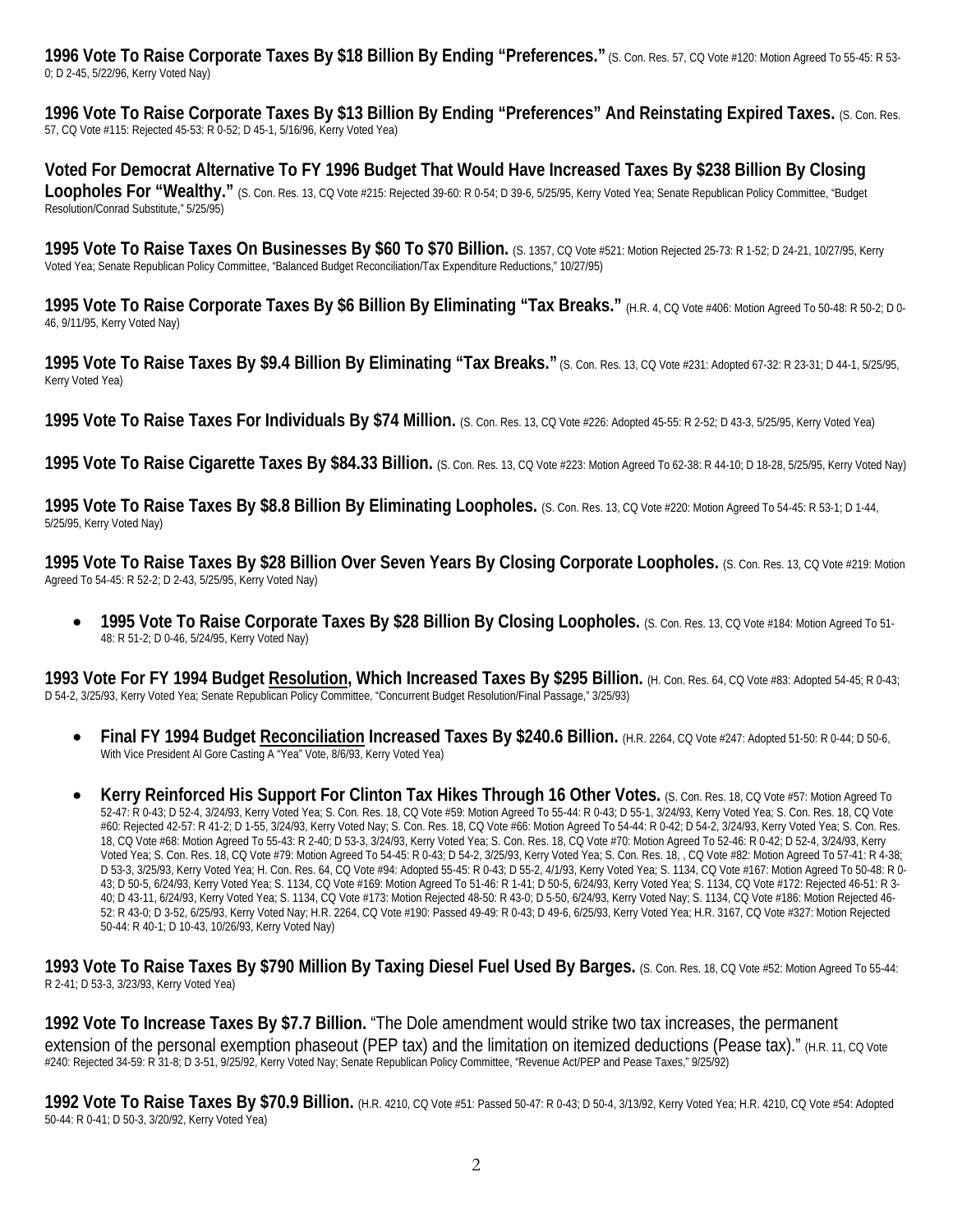• **Voted Against A Provision That Would Have Eliminated Creation Of 36 Percent Bracket.** The measure would have saved taxpayers \$43 billion dollars. (H.R. 4210, CQ Vote #50: Motion Rejected 43-55: R 42-1; D 1-54, 3/13/92, Kerry Voted Nay; Senate Republican Policy Committee, "Tax Bill/Striking The 36 Percent Tax Bracket," 3/13/92)

**1992 Vote To Increase Taxes On Certain Drug Companies By \$2 Billion.** (H.R. 4210, CQ Vote #38: Motion Agreed To 61-36: R 41-2; D 20-34, 3/11/92, Kerry Voted Nay; Senate Republican Policy Committee, "Tax Bill/Amend Tax Treatment For Pharmaceutical Companies," 3/11/92)

**1990 Vote To Increase Taxes By \$37 Billion By Reinstating Windfall Profits Tax On Domestic Crude Oil.** (S. 3209, CQ Vote #288, Rejected 33-67: R 7-38; D 26-29, 10/18/90, Kerry Voted Yea; Senate Republican Policy Committee, "Reconciliation Bill/Metzenbaum Windfall Profits Tax," 10/18/90)

**1990 Vote To Raise Income Taxes By \$60.4 Billion On Individuals Making More Than \$200,000 Per Year.** The sense of the Senate amendment said the Senate should work toward establishing a tax rate of 35 percent for those who make more than \$200,000 yearly. (S. 3209, CQ Vote #289: Rejected 44-56: R 5-40; D 39-16, 10/18/90, Kerry Voted Yea; Senate Republican Policy Committee, "Reconciliation Bill/Levin Tax Hike," 10/18/90)

**1989 Vote To Raise Cigarette And Alcohol Taxes By \$1.8 Billion.** (H.R. 2072, CQ Vote #76: Agreed To 71-20: R 33-6; D 38-14, 6/1/89, Kerry Voted Nay)

**1988 Vote To Increase Taxes By \$800 Million On Cigarettes, Distilled Spirits, Wine, And Beer.** (S. 2238, CQ Vote #354, Agreed To 60- 33; R 24-18; D 36-15, 10/6/88, Kerry Voted Nay; Senate Republican Policy Committee, "Tax Corrections Act/Excise Taxes," 10/6/88)

**1987 Vote To Raise Taxes By \$23.2 Billion.** (H.R. 3545, CQ Vote #419: Adopted 61-28: R 18-23; D 43-5, 12/21/87, Kerry Voted Yea)

**1987 Vote To Increase Taxes By \$300 Million On Poultry Industry And Cattle Feeding Companies.** (S. 1920, CQ Vote #403: Agreed To 53-41: R 21-24; D 32-17, 12/10/87, Kerry Voted Nay; Senate Republican Policy Committee, "Budget Reconciliation/Accrual Method of Accounting," 12/10/87)

**1987 Vote To Increase Taxes By \$137 Billion.** (S. Con. Res. 49, CQ Vote #87: Adopted 57-42: R 3-42; D 54-0, 5/6/87, Kerry Voted Yea; H. Con. Res. 93, CQ Vote #97, Adopted 56-42: R 3-42; D 53-0, 5/6/87, Kerry Voted Yea; Senate Republican Policy Committee, "Budget Resolution/Chiles II," 5/6/87; Senate Republican Policy Committee, "Budget Resolution/Final Passage," 5/6/87)

- **Democrat Conference Report Raised Taxes By \$64.3 Billion Over Three Years.** (H. Con. Res. 93, CQ Vote #157: Adopted 53-46: R 3-43; D 50-3, 6/24/87, Kerry Voted Yea; Senate Republican Policy Committee, "Democratic Budget Conference Report/Passage," 6/24/87)
- **Voted For Earlier Senate Version That Raised Taxes By \$18.5 Billion.** (S. Con. Res. 49, CQ Vote #84: Adopted 50-49: R 1-45; D 49-4, 4/29/87, Kerry Voted Yea; Senate Republican Policy Committee, "Budget Resolution/Chiles I," 4/29/87)

**1986 Vote To Raise Taxes By \$174 Million.** (S. Con Res. 120, CQ Vote #86: Adopted 55-40: R 17-32; D 38-8, 4/30/86, Kerry Voted Yea)

**1986 Voted To Raise Taxes By \$2.7 Billion.** (S. Con. Res. 120, CQ Vote #83: Rejected 32-65: R 1-49; D 31-16, 4/29/86, Kerry Voted Yea)

**1986 Voted To Increase Taxes By \$145 Million.** (S. Con. Res. 120, CQ Vote #79: Agreed To 56-40: R 43-6; D 13-34, 4/24/86, Kerry Voted Nay)

**1986 Vote To Raise Taxes By \$9.2 Billion.** (S. Con. Res. 120, CQ Vote #78: Agreed To 54-41: R 40-9; D 14-32, 4/24/86, Kerry Voted Nay)

**1986 Vote To Raise Taxes By \$300 Million.** (S. Con. Res. 120, CQ Vote #77: Adopted 60-38: R 20-31; D 40-7, 4/23/86, Kerry Voted Yea)

**1985 Vote To Increase Corporate Taxes By \$10.5 Billion.** (S. Con. Res. 32, CQ Vote #75, Agreed To 61-37: R 49-3; D 12-34, 5/9/85, Kerry Voted Nay; Senate Republican Policy Committee, "Budget Resolution/Minimum Corporate Tax," 5/10/85)

**1985 Votes To Increase Cigarette Taxes By \$4.9 Billion** (S. Con. Res. 32, CQ Vote #66: Agreed To 49-47: R 41-9; D 8-38, 5/9/85, Kerry Voted Nay; S. Con. Res. 32, CQ Vote #70: Agreed To 50-46: R 38-12; D 12-34, 5/9/85, Kerry Voted Nay)

**1985 Vote For \$51 Billion In New Taxes.** (S. Con. Res. 32, CQ Vote #52, Rejected 43-54: R 1-50; D 42-4, 5/8/85, Kerry Voted Yea)

**In 1985, Kerry Voted To Limit Amount Of Farm Losses That Could Be Deducted From Non-Farm Income – A \$2.6 Billion Tax Increase.** The Republican Policy Committee said "The proposed change would discourage new farmers … from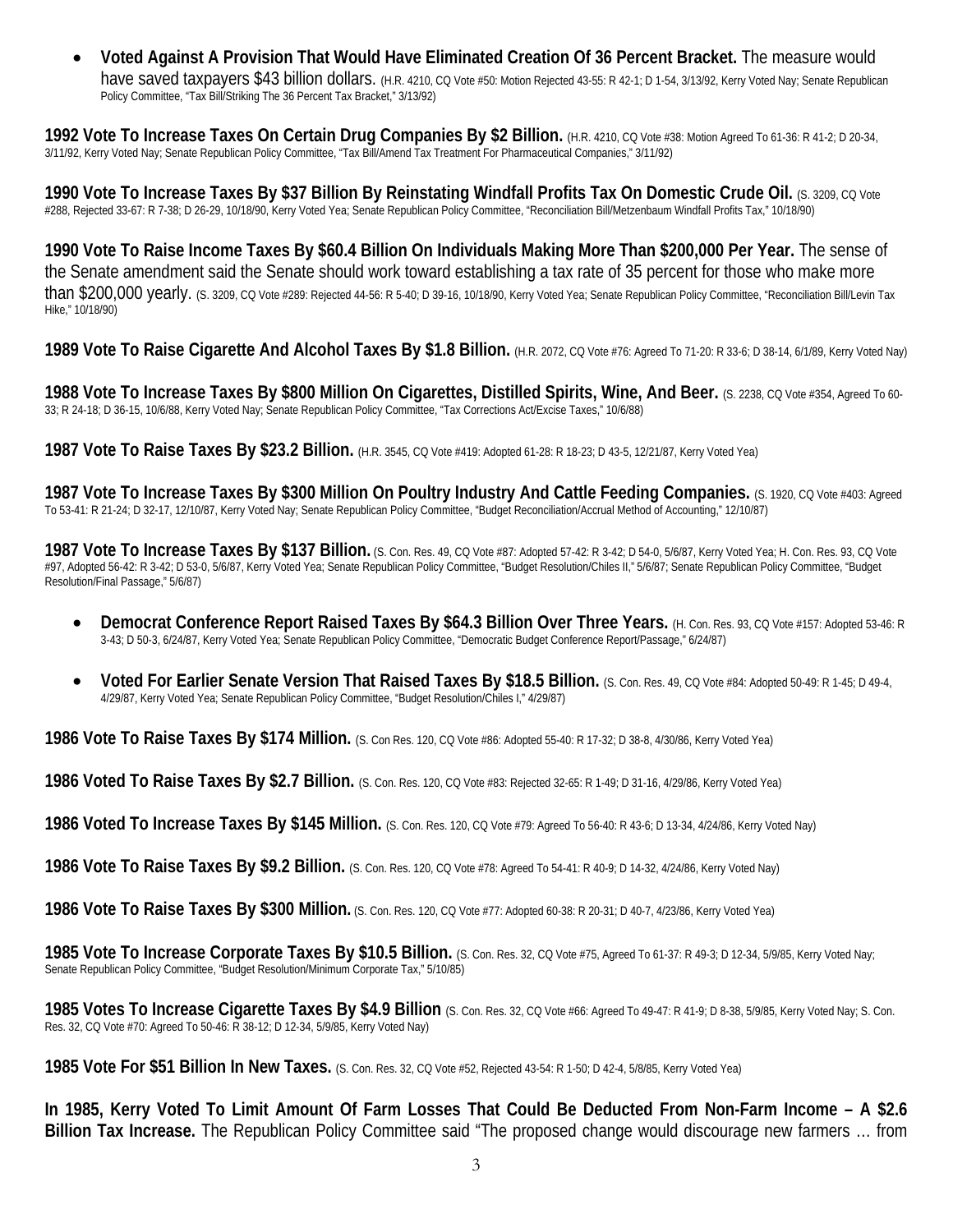entering farming. Without the ability to write off these large costs, they will face a great disincentive to enter the sector." The Joint Committee On Taxation said the measure would result in a \$2.6 billion tax increase. (S. Con. Res. 32, CQ Vote #43: Motion Rejected 38-57: R 8-43; D 30-14, 5/7/85, Kerry Voted Yea; Senate Republican Policy Committee, "Budget Resolution/'Tax-Loss Farming,'" 5/7/85)

**1985 Vote To Increase Taxes By \$3.8 Billion By Taxing Personal Cars That Are Used For Business Purposes.** (H.R. 1869, CQ Vote #23: Adopted 51-42: R 30-17; D 21-25, 4/3/85, Kerry Voted Nay; Senate Republican Policy Committee, "Auto Recordkeeping Rules/Use Of Business Autos," 4/3/85)

**Voted At Least Three Times Against Requiring Three-Fifths Majority To Raise Taxes.** (S. 1722, CQ Vote #204: Motion Rejected 37-62: R 36-7; D 1-55, 9/24/91, Kerry Voted Nay; H.R. 11, CQ Vote #236: Motion Rejected 32-60: R 30-9; D 2-51, 9/24/92, Kerry Voted Nay; H.R. 3167, CQ Vote #339: Rejected 40-56: R 38-3; D 2-53, 10/28/93, Kerry Voted Nay)

**18 Kerry Votes For Taxes Increases Could Not Be Scored:**

Kerry Voted To Show Support For "Broad-Based" Tax Increase On Manufacturers. (S. 1730, CQ Vote #296: Rejected 32-66: R 26-26; D 6-40, 11/12/85, Kerry Voted Nay)

**Kerry Voted To Reduce Deficit By Increasing Revenues.** (H.R. 3128, CQ Vote #379: Adopted 78-1: R 40-1; D 38-0, 12/19/85, Kerry Voted Yea)

**Kerry Voted For Amendment To Reinstate The Capital Gains Tax On Foreign Investment In Real Estate In The United States.** (H.R .3838, CQ Vote #134: Rejected 18-80: R 16-36; D 2-44, 6/17/86, Kerry Voted Nay)

**Kerry Voted Against Sense Of Senate Saying Federal Taxes Should Not Be Increased Either Directly Or Indirectly.** (S. 1127, CQ Vote #352: Agreed To 65-32; R 17-29; D 48-3, 10/27/87, Kerry Voted Yea)

**Kerry Voted For 1990 Gore Alternative Tax Increase.** "[A]mendment would burst the bubble in the income tax rate structure; increase the alternative minimum tax from 21 percent to 25 percent; provide a surtax of 10 percent on taxable income above \$1 million …" (S. 3209, CQ Vote #280: Rejected 45-55: R 8-37; D 37-18, 10/18/90, Kerry Voted Yea)

**Kerry Voted For Harkin Amendment To Impose A Surtax On Income Over \$1 Million.** (S. 3209, CQ Vote #285: Rejected 49-51: R 12-33; D 37-18, 10/18/90, Kerry Voted Yea)

**Kerry Voted Against Amendment To Prohibit States From Taxing The Income From The Pension Or Retirement Funds**  Of Any Individual Who Is Not A Current Resident Of The State. (H.R. 4210, CQ Vote #42: Motion Rejected 36-62: R 7-36; D 29-26, 3/12/92, Kerry Voted Yea)

Kerry Voted Against Amendment To Strike Tax Increases In 1992 Tax Increase. (H.R. 4210, CQ Vote #48: Motion Rejected 36-61: R 35-8; D 1-53, 3/13/92, Kerry Voted Nay)

**Kerry Voted Against Tabling Amendment Prohibiting Either House Of Congress From Requiring More Than Majority To Approve Tax Increases.** (H.J. Res. 1, CQ Vote #69: Motion Agreed To 59-40: R 52-0; D 7-40, 2/15/95, Kerry Voted Nay)

**Kerry Voted For Amendment Requiring Simple Majority To Raise Taxes.** (H.J. Res. 1, CQ Vote #95: Motion Agreed To 63-37: R 53-0; D 10-37, 2/28/95, Kerry Voted Nay)

**Kerry Voted For Amendment To Eliminate "Tax Breaks."** (S. Con. Res. 13, CQ Vote #222: Motion Rejected 44-56: R 2-52; D 42-4, 5/25/95, Kerry Voted Yea)

**Kerry Voted For Amendment Eliminating Provision Of Existing Law That Allows Companies That Relocate Plants Overseas To Defer Taxes On Profits Derived From Products Shipped Back To The United States.** (S. 1357, CQ Vote #517: Motion Rejected 47-52: R 3-50; D 44-2, 10/26/95, Kerry Voted Yea)

**Kerry Voted Against Amendment Expressing Sense Of Senate That Fundamental Tax Reform Should Be Accompanied By A Constitutional Amendment Requiring Supermajority Of Congress To Approve Tax Increases.** (S. Con. Res. 57, CQ Vote #128: Motion Agreed To 59-41: R 13-40; D 46-1, 5/22/96, Kerry Voted Yea)